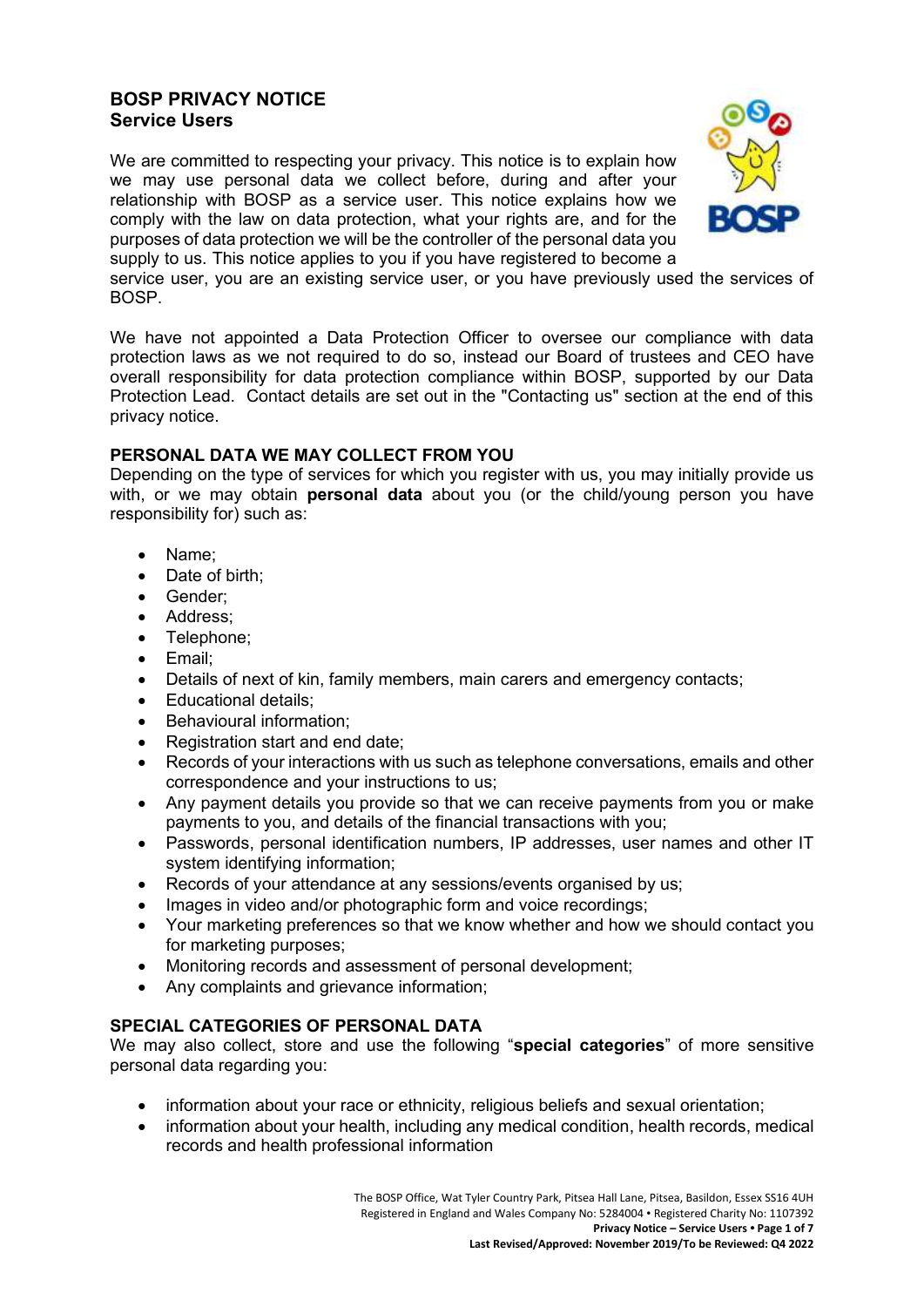• information about your special educational needs

We may not collect all of the above types of special category personal data about you. In relation to the special category personal data that we do process we do so on the basis that:

- the processing is necessary for reasons of substantial public interest, on a lawful basis;
- it is necessary for the establishment, exercise or defence of legal claims;
- it is necessary in order to protect the vital interests of the data subject or another natural person;
- it is necessary for the purposes of carrying out the obligations and exercising our or your rights in the field of employment and social security and social protection law; or
- based on your explicit consent

In the table below' we refer to these as the "special category reasons for processing of your personal data".

## **WHERE WE COLLECT YOUR INFORMATION**

We collect personal data about our service users when you apply to register with BOSP to access services we provide, when you make a query and/or complaint, and when you correspond with us by phone, e-mail or in some other way. We also may collect personal data about you from any third-party agents i.e. education providers, GPS, social workers, that you provide as part of your registration with us.

If you are providing us with details of referees, next of kin, family members, main carers and emergency contacts they have a right to know and to be aware of how what personal data we hold about them, how we collect it and how we use and may share that information. Please share this privacy notice with those of them whom you feel are sufficiently mature to understand it. They also have the same rights as set out in the "**Your rights in relation to personal data**" section below.

## **USES MADE OF THE INFORMATION**

The table below describes the main purposes for which we process your personal data, the categories of your information involved and our lawful basis for being able to do this.

| Personal data used                                                                                                                                        | <b>Purpose</b>                                                                                                                                                    | <b>Lawful basis</b>                                                                                                                                   |
|-----------------------------------------------------------------------------------------------------------------------------------------------------------|-------------------------------------------------------------------------------------------------------------------------------------------------------------------|-------------------------------------------------------------------------------------------------------------------------------------------------------|
| All contact and registration<br>details, transaction and<br>payment information,<br>records of your interactions<br>with us, and marketing<br>preferences | Arranging and managing the<br>provision of any services for<br>yourself (or for the<br>child/young person you have<br>parental responsibility for)                | This is necessary to enable<br>us to properly manage and<br>administer your registration<br>with us, and to supply the<br>services you have requested |
| Contact and registration<br>details                                                                                                                       | Sending you information<br>about your registration,<br>including details about<br>services and events                                                             | This is necessary to enable<br>us to properly manage and<br>administer your registration<br>with us, and to supply the<br>services you have requested |
| Contact details and<br>marketing preferences                                                                                                              | Sending you other<br>marketing information we<br>think you might find useful or<br>which you have requested<br>from us, including our<br>newsletters, information | Where you have given us<br>your explicit consent to do<br><b>SO</b>                                                                                   |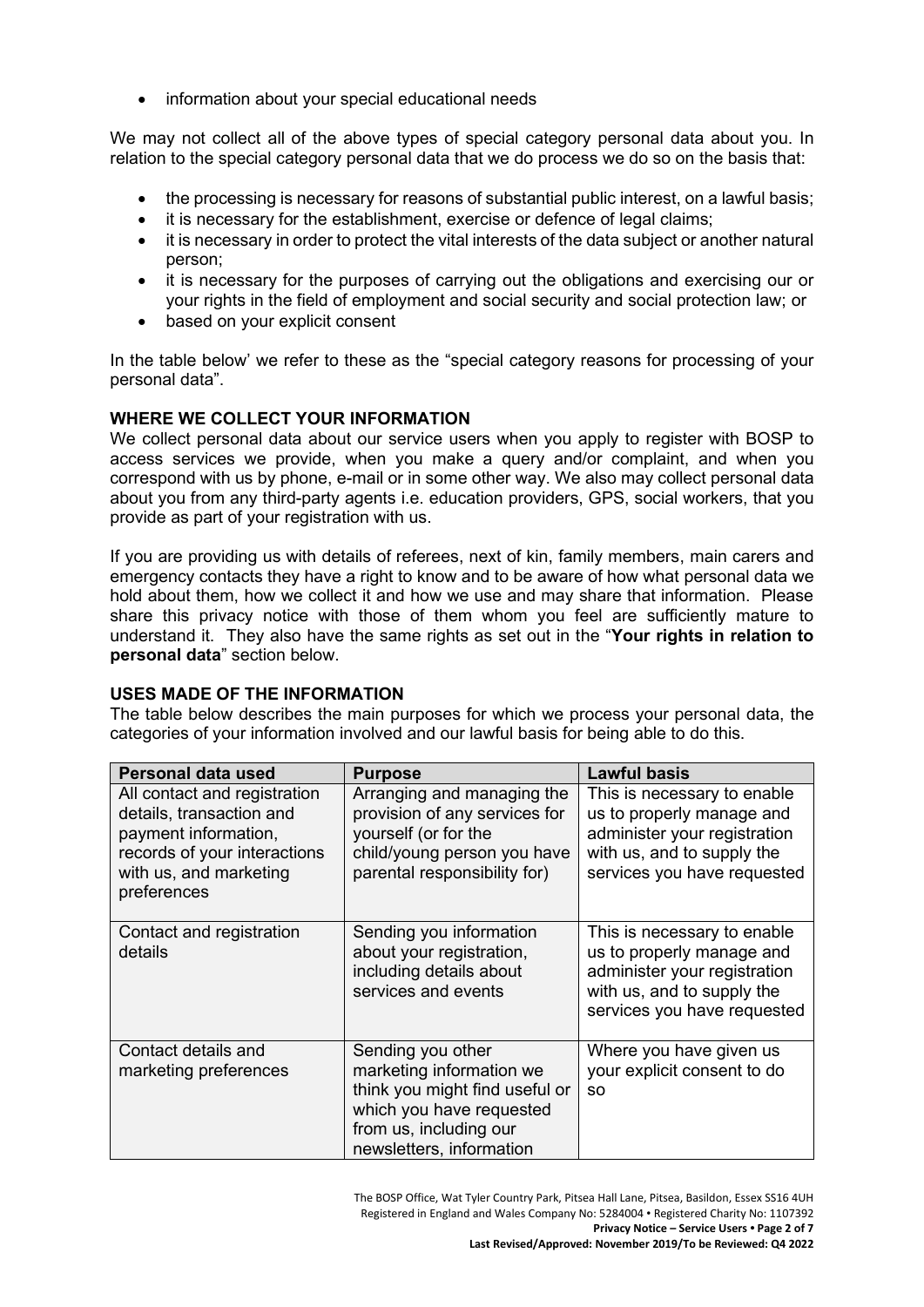|                                                                                                                                                                             | about registration, events,<br>and services                                                            |                                                                                                                                                                                                                                                                                                                                                                                                                                                                                                                    |
|-----------------------------------------------------------------------------------------------------------------------------------------------------------------------------|--------------------------------------------------------------------------------------------------------|--------------------------------------------------------------------------------------------------------------------------------------------------------------------------------------------------------------------------------------------------------------------------------------------------------------------------------------------------------------------------------------------------------------------------------------------------------------------------------------------------------------------|
| All the personal data we<br>collect                                                                                                                                         | Retention of records                                                                                   | We have a legitimate<br>interest in retaining records<br>whilst they may be required<br>in relation to complaints or<br>claims. We need to retain<br>records in order to properly<br>administer and manage your<br>registration and run our<br>charity and in some cases,<br>we may have legal or<br>regulatory obligations to<br>retain records<br>We process special<br>category personal data on<br>the basis of the "special<br>category reasons for<br>processing of your personal<br>data" referred to above |
| Your usage of our IT<br>systems and online portals                                                                                                                          | The security of our IT<br>systems                                                                      | We have a legitimate<br>interest to ensure that our IT<br>systems are secure                                                                                                                                                                                                                                                                                                                                                                                                                                       |
| Records of your attendance<br>at any sessions or events<br>we run                                                                                                           | To better understand<br>session and event<br>attendance                                                | We have a legitimate<br>interest in doing so to<br>ensure that our service is<br>targeted and relevant                                                                                                                                                                                                                                                                                                                                                                                                             |
| Images in video and/or<br>photographic form                                                                                                                                 | Promoting the charity                                                                                  | Where you have given us<br>your explicit consent to do<br><b>SO</b>                                                                                                                                                                                                                                                                                                                                                                                                                                                |
| Records of attendance,<br>medical information about<br>your health                                                                                                          | Complying with health and<br>safety requirements                                                       | We have a legal obligation<br>and a legitimate interest to<br>provide you and other<br>members of our organisation<br>with a safe environment<br>We process special<br>category personal data on<br>the basis of the "special<br>category reasons for<br>processing of your personal<br>data" referred above                                                                                                                                                                                                       |
| Identification documents,<br>details of next of kin, family<br>members and emergency<br>contacts, transaction and<br>payment information, health<br>and medical information | Service provision<br>Safeguarding                                                                      | This is necessary to enable<br>us to make the necessary<br>arrangements for service<br>provision<br>We process special<br>category personal data on<br>the basis of the "special<br>category reasons for<br>processing of your personal<br>data" referred above                                                                                                                                                                                                                                                    |
| Health and medical<br>information                                                                                                                                           | Ensuring the health and<br>safety of you (or your<br>child/young person) and to<br>assess you (or your | We process special<br>category personal data on<br>the basis of the "special<br>category reasons for                                                                                                                                                                                                                                                                                                                                                                                                               |

The BOSP Office, Wat Tyler Country Park, Pitsea Hall Lane, Pitsea, Basildon, Essex SS16 4UH Registered in England and Wales Company No: 5284004 • Registered Charity No: 1107392 **Privacy Notice – Service Users • Page 3 of 7 Last Revised/Approved: November 2019/To be Reviewed: Q4 2022**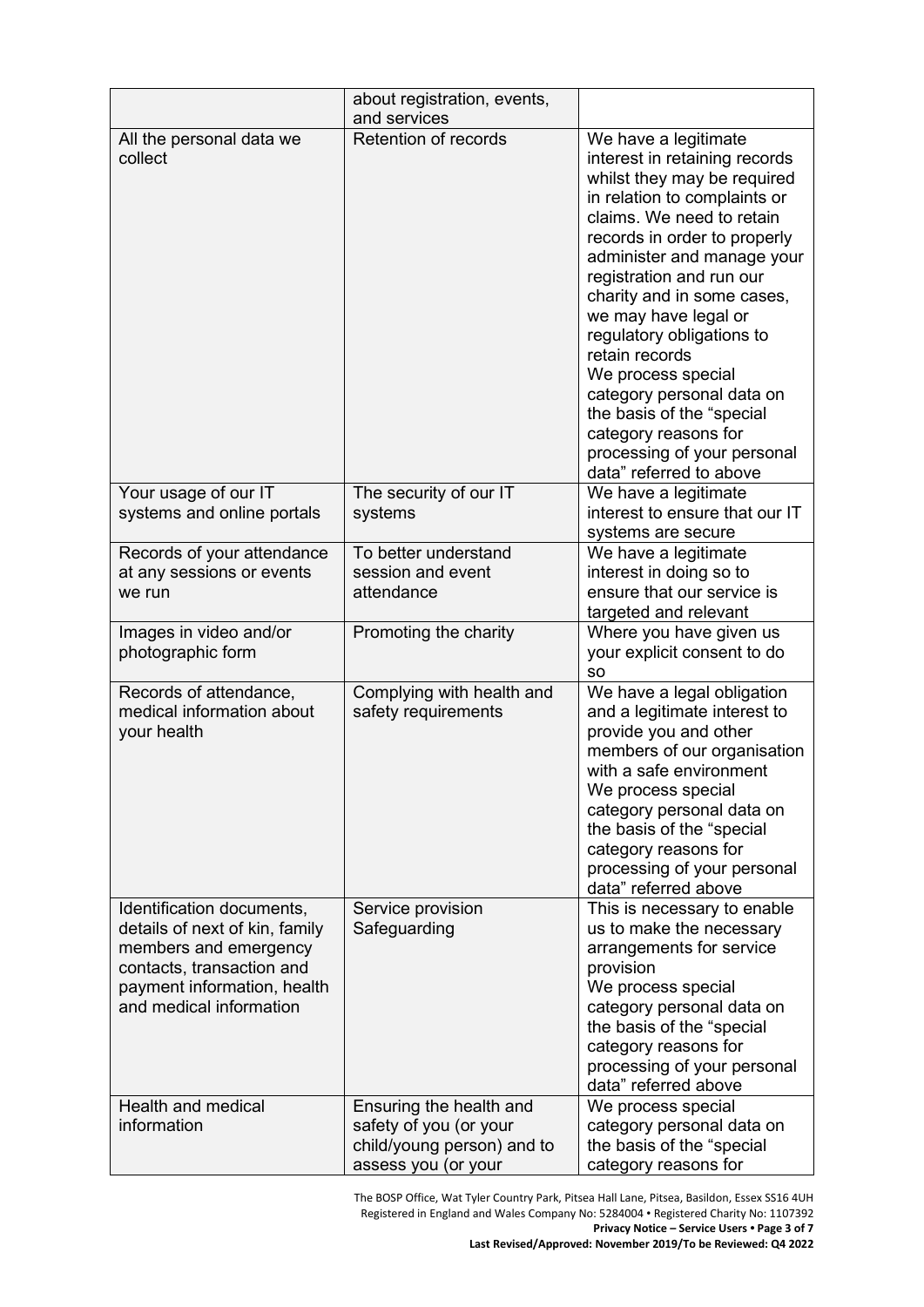|                                                                                                                                                                                                                                                                     | child/young person's)<br>suitability to participate in<br>any events or activities we<br>host and to provide<br>appropriate adjustments to<br>our facilities and service<br>provision | processing of your personal<br>data" referred to above                                                                                                                                                                                                                                                                                                                                       |
|---------------------------------------------------------------------------------------------------------------------------------------------------------------------------------------------------------------------------------------------------------------------|---------------------------------------------------------------------------------------------------------------------------------------------------------------------------------------|----------------------------------------------------------------------------------------------------------------------------------------------------------------------------------------------------------------------------------------------------------------------------------------------------------------------------------------------------------------------------------------------|
| All the personal data we<br>collect                                                                                                                                                                                                                                 | Gathering evidence for<br>possible grievance or<br>disciplinary hearings                                                                                                              | We have a legitimate<br>interest in doing so to<br>provide a safe and fair<br>environment for all service<br>users and to ensure the<br>effective management of<br>any disciplinary hearings,<br>appeals and adjudications<br>We process special<br>category personal data on<br>the basis of the "special<br>category reasons for<br>processing of your personal<br>data" referred to above |
| Name, title, date of birth,<br>gender, information about<br>your race or national or<br>ethnic origin, religious,<br>philosophical or moral<br>beliefs, or your sexual life or<br>sexual orientation or political<br>beliefs, and health and<br>medical information | Ensuring meaningful equal<br>opportunity monitoring and<br>reporting                                                                                                                  | We have a legitimate<br>interest to promote an<br>environment that is<br>inclusive, fair and accessible<br>We process special<br>category personal data on<br>the basis of the "special<br>category reasons for<br>processing of your personal<br>data" referred to above                                                                                                                    |

For some of your personal data you will have a legal, contractual or other requirement or obligation for you to provide us with your personal data. If you do not provide us with the requested personal data, we may not be able to register you as a service user or we may not be able to properly perform our contract with you or comply with legal obligations and we may have to terminate your registration. For other personal data you may not be under an obligation to provide it to us, but if you do not provide it then we may not be able to properly perform our contract with you.

Where you have given us your consent to use your personal data in a particular manner, you have the right to withdraw this consent at any time, which you may do by contacting us as described in the **"Contacting us"** section below. Please note however that the withdrawal of your consent will not affect any use of the data made before you withdrew your consent and we may still be entitled to hold and process the relevant personal data to the extent that we are entitled to do so on bases other than your consent. Withdrawing consent may also have the same effects as not providing the information in the first place, for example we may no longer be able to provide certain services to you.

## **DIRECT MARKETING**

We may contact you by email, post or SMS with information about events, products and services we believe you may be interested in. We will only send marketing messages via email and SMS in accordance with the marketing preferences you set. We may, however, send you information in the post under the legal basis of legitimate interest. You can let us know at any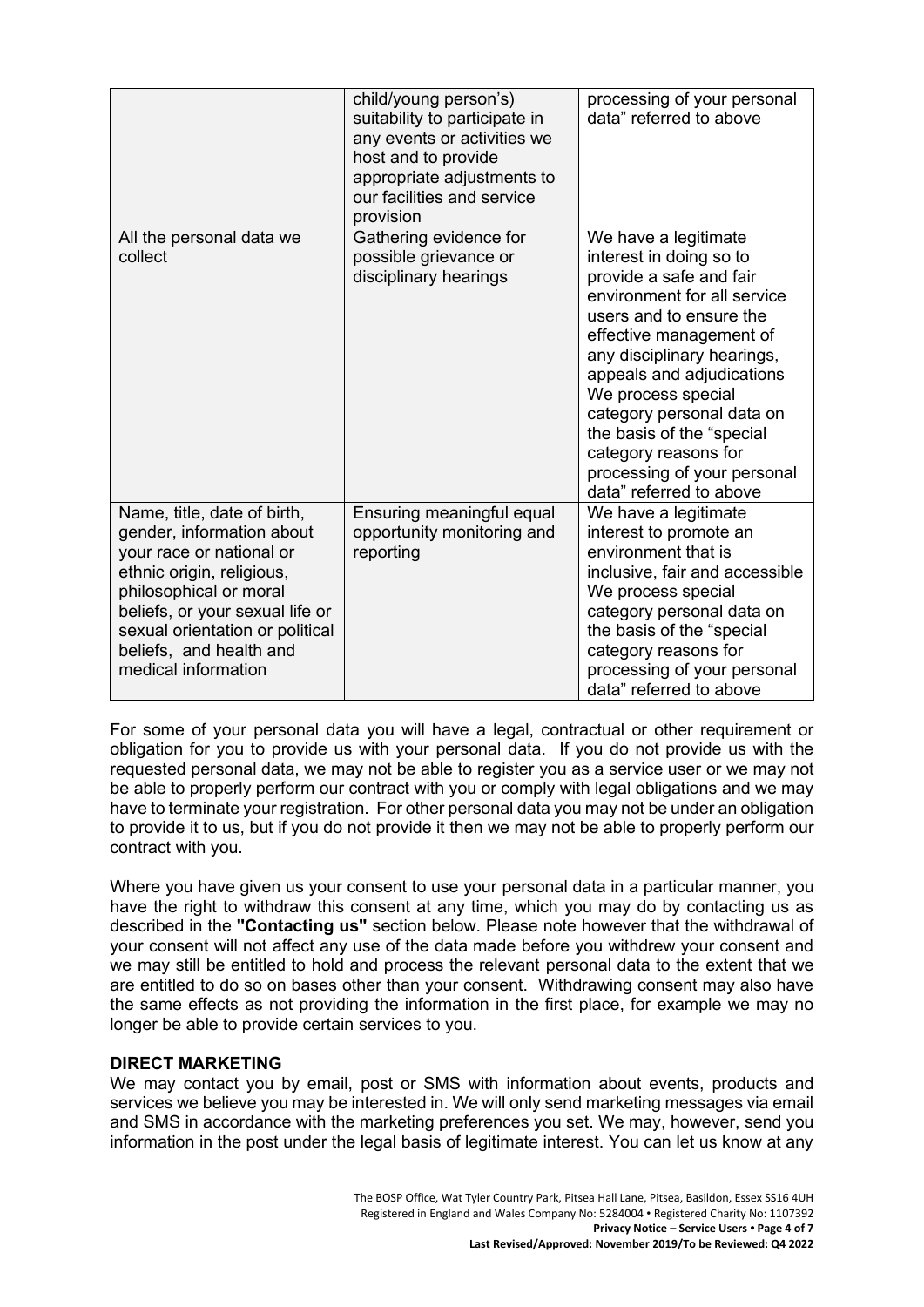time that you do not wish to receive marketing communications from us by using the contact details at the end of this notice.

## **DISCLOSURE OF YOUR PERSONAL DATA**

We may share your personal data with the following parties:

- **Any party approved by you;**
- **Other service providers**: for example, secure storage, and IT services. All our thirdparty service providers are required to take appropriate security measures to protect your personal data;
- **The Government or our regulators:** where we are required to do so by law or to assist with their investigations or initiatives;
- **Police, law enforcement and security services**: to assist with the investigation and prevention of crime and the protection of national security

We do not disclose personal data to anyone else except as set out above, and only when is necessary. We will never share, sell, swap or rent your data to third parties for marketing purposes.

## **WHERE WE STORE YOUR PERSONAL DATA**

The personal data we collect from you as a service user is kept either in a locked and secure case, cabinet, drawer or locker, in an electronic format on an encrypted computer or portable device or transferred and stored securely on a cloud-based database with restricted access. The personal data we collect about you as a service user is not transferred to or stored in countries outside of the UK and the European Union. We have security procedures, rules and technical measures in place to protect your personal data. Your personal data will be kept in a

secure environment with access restricted on a need to know basis. We will take all reasonable steps to ensure that your personal data is only used in accordance with this privacy notice and applicable data protection laws and is respected and kept secure.

## **HOW LONG WE KEEP YOUR PERSONAL DATA**

The duration for which we retain your personal data will differ depending on the type of information and the reason why we collected it from you. However, in some cases personal data may be retained on a long-term basis: for example, personal data that we need to retain for legal purposes will normally be retained in accordance with usual commercial practice and regulatory requirements. Generally, where there is no legal requirement, we retain all physical and electronic records for a period of three years after your last contact with us or the end of your registration with us. Exceptions to this rule are:

- Details regarding unsuccessful registration applicants where we hold records for a period of not more than 12 months;
- Information that may be relevant to personal injury or discrimination claims may be retained until the limitation period for those types of claims has expired. For personal injury or discrimination claims this can be an extended period as the limitation period might not start to run until a long time after the event

It is important to ensure that the personal data we hold about you is accurate and up-to-date, and you should let us know if anything changes, for example if you change your phone number or email address. To update the personal data we hold about you, you can contact us by using the details set out in the "**Contacting us**" section below.

## **YOUR RIGHTS IN RELATION TO PERSONAL DATA**

You have the following rights in relation to your personal data: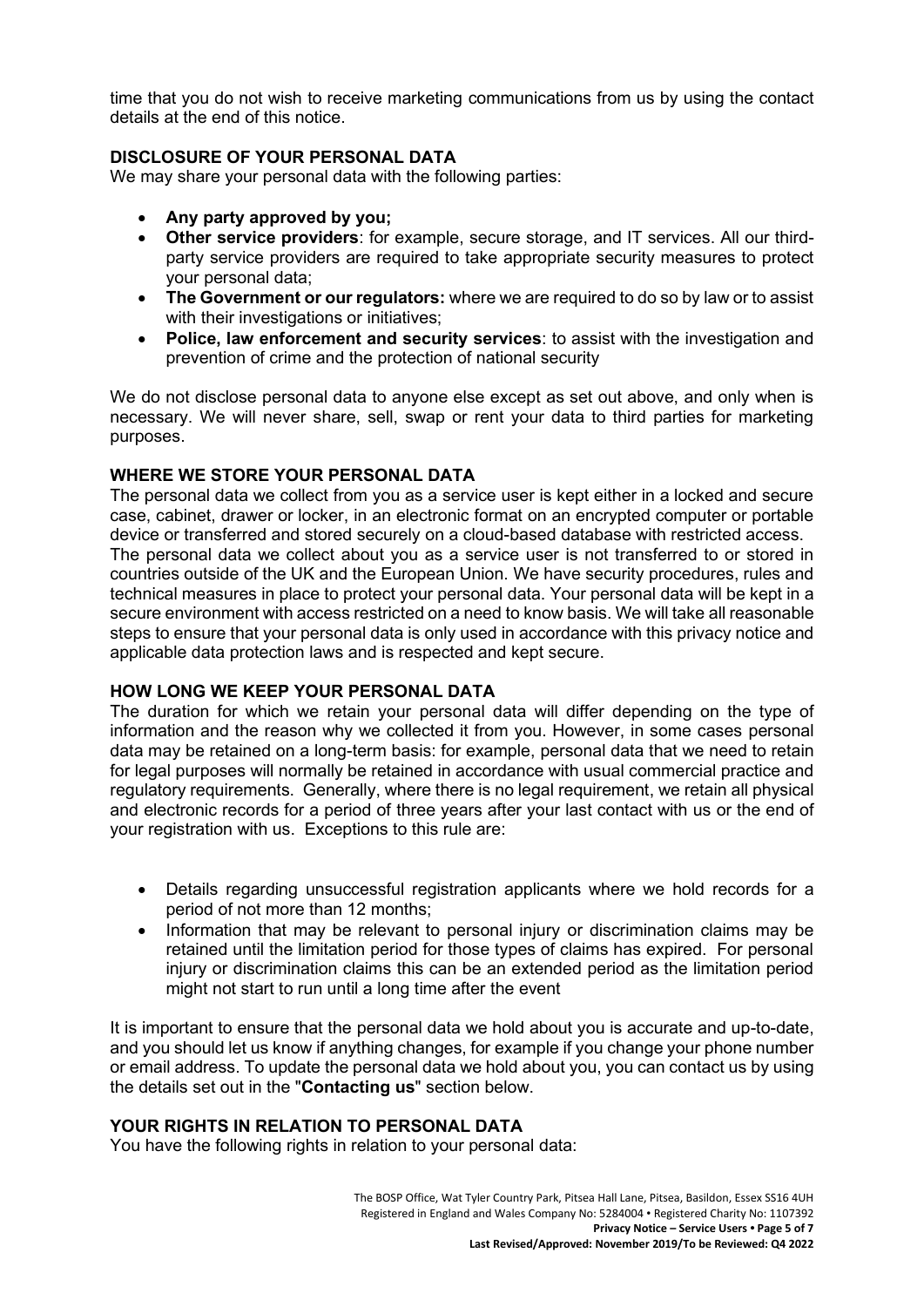- the right to be informed about how your personal data is being used:
- the right to access the personal data we hold about you;
- the right to request the correction of inaccurate personal data we hold about you;
- the right to request the erasure of your personal data in certain limited circumstances;
- the right to restrict processing of your personal data where certain requirements are met;
- the right to object to the processing of your personal data;
- the right to request that we transfer elements of your data either to you or another service provider; and
- the right to object to certain automated decision-making processes using your personal data

You should note that some of these rights, for example the right to require us to transfer your data to another service provider or the right to object to automated decision making, may not apply as they have specific requirements and exemptions which apply to them and they may not apply to personal data recorded and stored by us. However, some have no conditions attached, so your right to withdraw consent or object to processing for direct marketing are absolute rights.

Whilst this privacy notice sets out a general summary of your legal rights in respect of personal data, this is a very complex area of law. More information about your legal rights can be found on the Information Commissioner's website at <https://ico.org.uk/for-the-public/>

To exercise any of the above rights, or if you have any questions relating to your rights, please contact us by using the details set out in the "Contacting us" section below.

If you are unhappy with the way we are using your personal data, you can also complain to the UK Information Commissioner's Office or your local data protection regulator. We are here to help and encourage you to contact us to resolve your complaint first.

#### **USE OF COOKIES, SOCIAL MEDIA & OUR WEBSITE**

Cookies are text files which collect log on information and visitor behaviour information. Cookies track visitor use and compile statistical reports on website activity. Such information will not identify you personally, it provides statistical data about our visitors and their use of our website and does not identify any personal details whatsoever. It is used by us to analyse how visitors interact with the website so that we can continue to develop and improve it.

Most websites use cookies, and these are downloaded to your computer automatically, however when you visit BOSP's site for the first time you will have the opportunity to check you understand before you proceed. You can set your browser to accept or decline cookies. Please be aware that a decline preference may mean a loss of function in some of our website features.

You might find links to third party websites or advertisements on our website. These websites should have their own cookies and privacy policies which you should check. We do not accept any responsibility or liability for their policies whatsoever as we have no control over them.

Personal data relating to any transactions entered into via our website will be encrypted to ensure its safety. The transmission of data via the internet is not completely secure and therefore, we cannot guarantee the security of data sent to us electronically and the transmission of such data is entirely at your own risk. Where applicable, we have given you/or where you have chosen a password so that you can access certain areas of our site, you are responsible for keeping this password confidential.